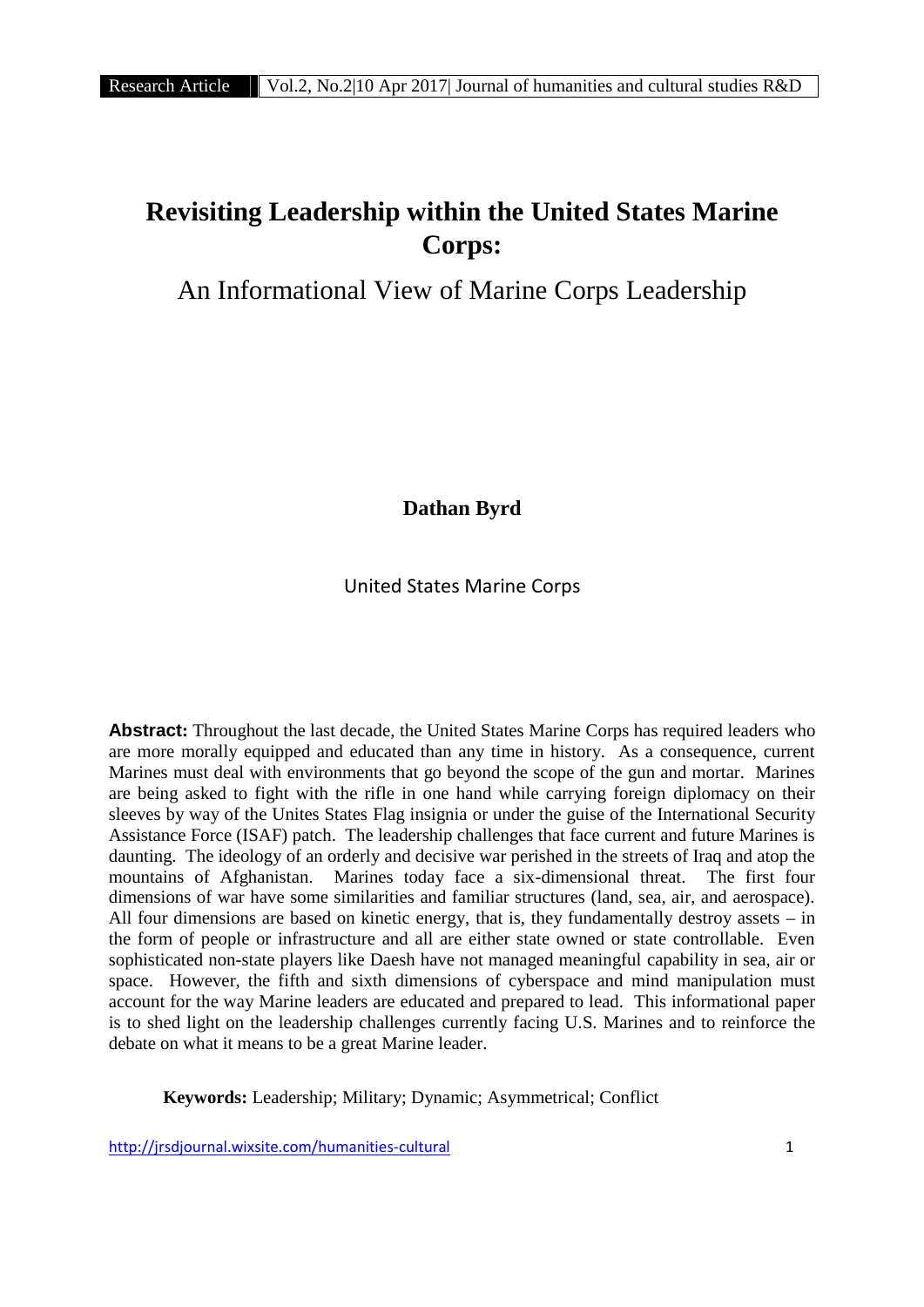# **I Introduction**

It has been 18 years since former Marine Commandant General Charles Krulak, conceived the term "Three Block War" (Krulak, 1999). The Three Block War is a fictitious story of Corporal Hernandez and the Marines of  $2<sup>nd</sup>$  Platoon, Lima Company. Operating thousands of miles from the center of Marine Corps leadership, Marines are expected to display a high level of cognitive acuity to leadership and military bearing that embodies what it means to be a United States Marine. Successes of such a demanding position under severe conditions require an unwavering maturity, unparalleled decision-making abilities, and intestinal fortitude.

In the current period of 24-hour media and frontline reporting, every decision a Marine makes may be tried in the press and by the opinions of social media. General Krulak, "In many cases, the individual Marine [leader] will be the most conspicuous symbol of American foreign policy and will potentially influence not only the immediate tactical situation but the operational and strategic levels as well" (Krulak, 1999; Liddy, 2002). As the politicization of the U.S. military increases so too does leadership amongst Marines. As indispensable as the U.S. Marine Corps is for the preservation of democracy and to U.S. foreign diplomacy, it is critical to redefine and re-educate Marines on effective military leadership.

#### **II The Marine Corps Leadership**

Leadership, "The process by which an agent prompts a subordinate to behave in a desired manner" (Bennis, 1959) or "The process of influencing an organized group towards accomplishing its goals" (Behling & Roach, 1984).Although few Marines can independently agree on what makes a good, if not great, Marine leader. All will agree that the foundation for their success as leaders originates from the Marine Corps leadership traits and principles (Dye, 2011). Found in any locker room or collegiate ethics binder - dedication, initiative, selflessness, and integrity - are qualities apparent to even the casual observer. However, some not-so-obvious like *tact*, define the way Marines think twice before making decisions of professional courtesy.

Marine Corps leadership is not a catch phrase or a gimmick. The Marine Corps is held together by the authority of its leaders and where its structures and procedures are only useful if individual subordinate Marines give faith to that system. Highly motivated and well-trained individuals provide the only guarantee that the Marines are capable of such, almost, blind following from its members.

There are numerous approaches to leadership and proponents of each proclaim his or her "style" more effective over the rest; Piaget, Friedman, Skinner, Barge and Fairhurst, and Marine Corps leaders themselves. However, a Marine must exercise an adaptable leadership predisposition in accordance with the situation in which he or she finds himself or herself. Leadership in warfare is not that complicated nor is it suggested to be easy; however, it is deceptively simple (Swain, 1973). Marine leaders receive numerous hours of instruction on threat-focused decision-making, initiative-based training, acclimatization, responsive and adjustment procedures, and counteroffensive and defensive techniques (Cojocar, 2011).

Piaget's (Flavel, 1999) cognitive theory explaining the process of child developmental as a form of adaptation resulting from biological maturation and environmental experience is a learning concept for Marines. The ability to understand an environment is based on how the individual interprets their reality created by previous experiences. However, if there are no skills to scaffold from, the Marine Corps adopts objectivism to replace constructivism.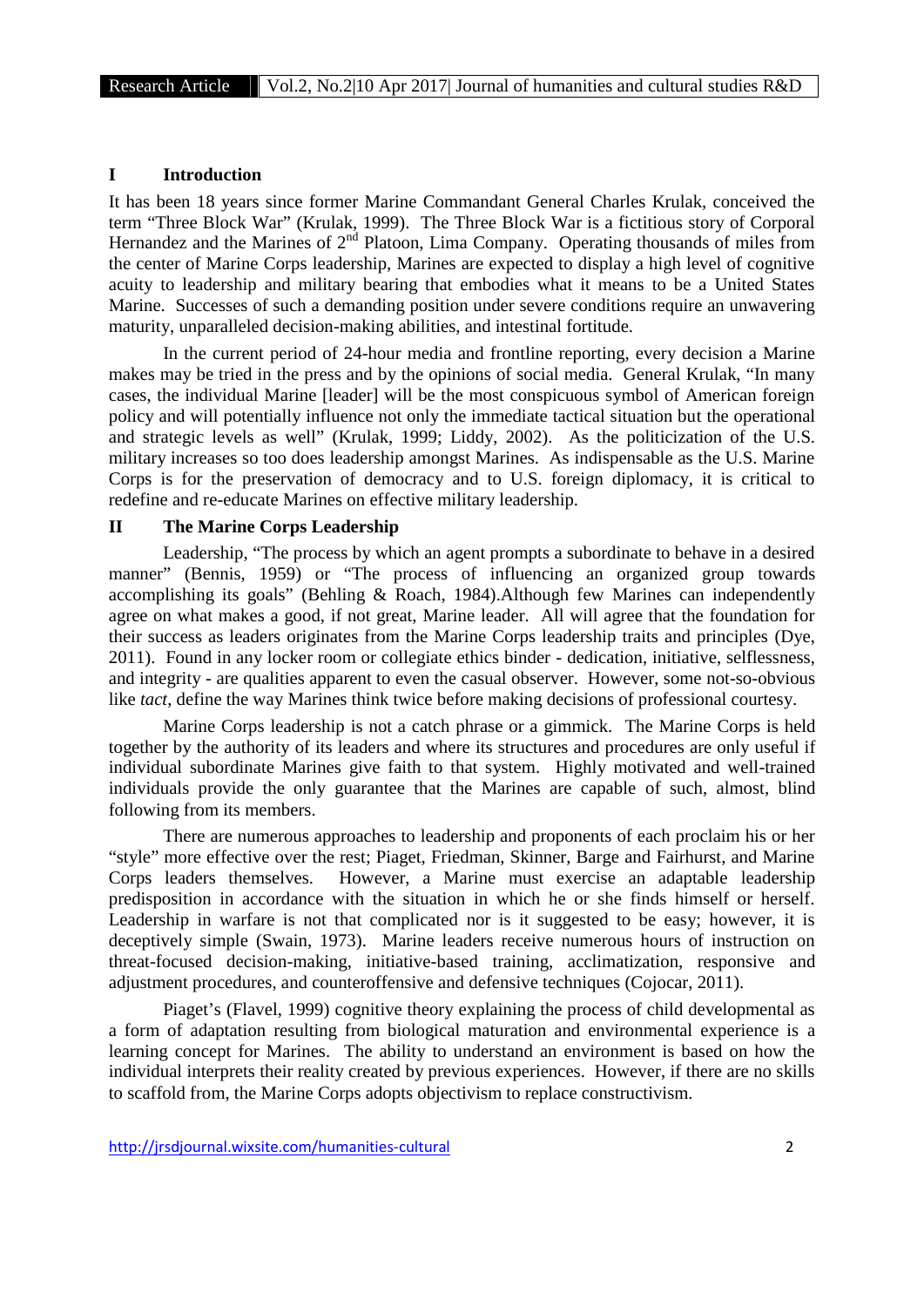The Corps' training and education objectives assume newer Marines understand their role is to learn, while it is the job of the educated, more senior Marines, to teach them. Education for these Marines is to learn only the objective truth of their environment as taught to them by their leaders. Individual decision-making about the environment is stripped away and replaced with strict objectivism. Nevertheless, to ensure the end-state of creating effective Marine leaders, shaping is also commonplace.

Shaping correlates directly to the procedural reinforcement of a progressive sequence of subtle behavioral modifications toward a particular conduct, beginning with the initial molding of a civilian to a Marine in boot camp. The implementation of Marine Corps leadership shaping procedures requires; however, an opposite approach to Friedman who discusses shaping as a subtle, natural variation in the way actions are performed (Friedman, 2009). The Marine Corps shapes its required behaviors forcefully and aggressively.

B.F. Skinner's 'operant conditioning' believes that there should be a focus on the observable origins to behavior as an alternative to rationalizing the internal cognitive beliefs of individuals (McLeod, 2009). However, a difference between Skinner's 'operant conditioning' and 'classical conditioning' when referencing Marine Corps leadership is that leadership in the Marine Corps does not look for a voluntary response that may be followed by a reinforcing stimulus. In contrast, Marine leaders look to classical conditioning when a stimulus automatically triggers an involuntary response (e.g., using rifle range targets that look like humans, dehumanizing the enemy) (The Basic School, 2013). Thus, the Corps's ethos of *loyalty* and *instant willingness obedience to orders* go against conventional and contemporary theories of individual changes in behavior.

In metacognition, *thinking about thinking* (Bartlett, Burley, Dixon, Gannon, Knarr, & Schatz, 2012), though widely acceptable in civilian society, is a danger to the good order and discipline of n the Corps. Marines are led through a push-pull method with little room for subjective interpretation. However, after over a decade and a half of asymmetrical conflicts, the Corps' is beginning to identify trends of newer Marines who are joining with a greater sense of self-awareness, self-assuredness, and with an advanced comprehension of metacognition. Therein lays the next evolution of Marine Corps leadership; *leadership*, the experience of leaders, becoming cognitively self-aware through systematic thinking (Pripoae-Serbanescu, 2012).

# **III Requirements of Good Leadership**

Ar-Rutbah, Rawa, H t, and Baghdadi were battles fought by U.S. Marines throughout the second Gulf War. Over ten years later, the names of these cities are fading and carelessly so too are the leadership lessons learned. The most incredulous mistake leaders from these battles could make, are to let time lapse experience and be replaced with SOPs (Standard Operating Procedures) written after the fact.

Decision-making in leadership as a researchable and teachable subject area can be viewed with mixed success. At worst, research in leadership and instruction can be a tedious labyrinth of inconsistent definitions and misdirected findings. Although some leadership theorists may separate the definitions of leadership and decision-making (Carson & King, 2005), others offer a solution to the state of molasses that has become leadership within the Marine Corps. Carson & King (2005) proposed a solution to separate, via empowerment, recognized leadership practices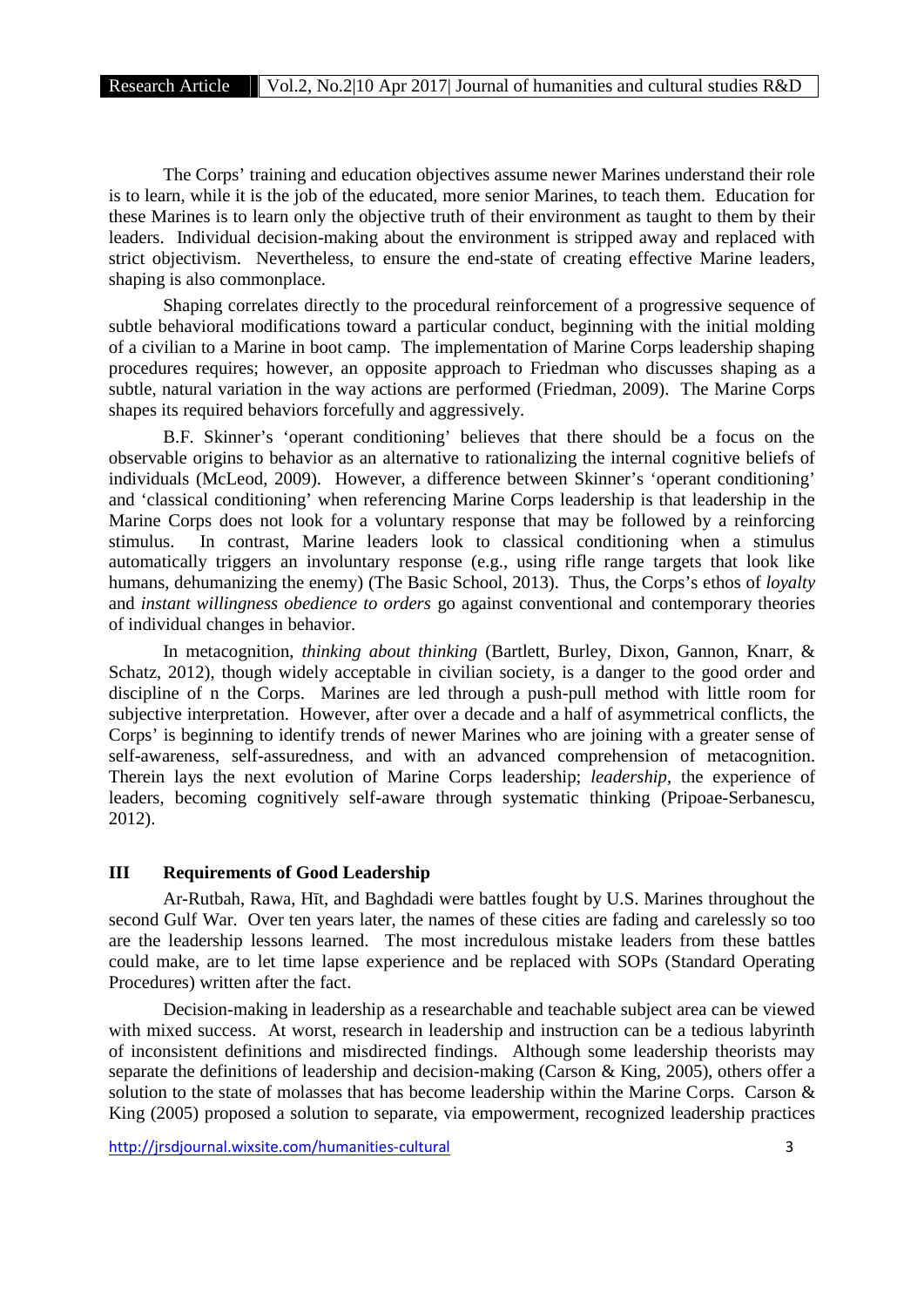and definitions from the vague institutional [Marine Corps] constructs of leadership and decision-making, as they may be traditionally defined, and into constructs with much more effectiveness and functionality. One such construct is that of empowerment.

The emergence of numerous threats has added a complexity to war, the multiplicity of individuals involved, and the blurring between traditional categories of armed conflict (Cojocar, 2011). Insurgent and extremist strategies, the frequency of unstable conflicts, difficulty within a socio-developmental region, and importance on decentralizing operations have created leadership and decision-making challenges amongst leaders. If unit leaders are not empowered to make decisions within an asymmetrical battle space, they will become predisposed to delay their actions while waiting for orders and information (Gehler, 2005).

Dispersed operations, adaptive adversaries, rules of engagement, and mission diversity have shown gaps in training, technology procurement and implementation, and personnel management within the Marine Corps. These environmental contexts should be researched as possible causes for paralysis of battlefield leadership. In the meantime, senior leaders should begin adapting to the asymmetrical warfare by understanding the depth and complexity of challenges facing small unit leaders and educating them on individual and collective subjects (e.g. media relations, cultural awareness, and the human element of war fighting) (Liddy, 2002).

Also, the Marine Corps must begin to study the archetypical characteristics of men and women currently joining the Corps. retired Marine veteran recently commented on how Marines of current engagements and those of the Vietnam War think about conflicts and the profession of being Marines.

Marines embrace the warrior archetype more than other branches. The shadow of this is patriarchy, misogyny, and brutality. We are trained to be killing machines, deadening all emotion except anger. We're told we don't have the luxury of sensitivity, so we objectify everything (Russ, 2017) (as cited by Parker, 2017).

In contrast to criticismof thevisiblyout-of-date thinking about being a Marine in today's society.Servicemembers complaints of a structure too rigid for career advancement at some military institutions, such as West Point, haveaccelerated military changes from the Department Defense. Who, currently plan to restructure the system for promotion and agreeto a more flexible recruiting structure forofficer allocations and promotions (Lilley, 2016).

With half of the current U.S. Marine Corps active force from the millennialgeneration(Lilley, 2016). The Corps' ability to create effective leaders must start at understanding those who look to join in a period that may not conveniently fit into the ethos and characterized demands of the Corps' "Old Guard."

The complex and hybrid environments, e.g., Iraq and Afghanistan, have led to the resourcefulness of newer, generational, leaders in unconventional battle situations (National Research Council, 2012). Imaginative in creating on-the-spot strategies to lessen the effects of resource gaps. The current small unit leader is encouraging higher echelon leaders to look to their experience as informed decision makers specifically, in asymmetrical leadership situations. The unit leader uses his or her decision-making to influence senior leaders and to inspire junior subordinates.

The United States Army has released its Field Manual (FM) 5-0, *The Operations Process* that characterizes the attitude shift to developing flexible leaders in design making. The intent is to educate leaders who can unconventionally think and can recognize the complexity of a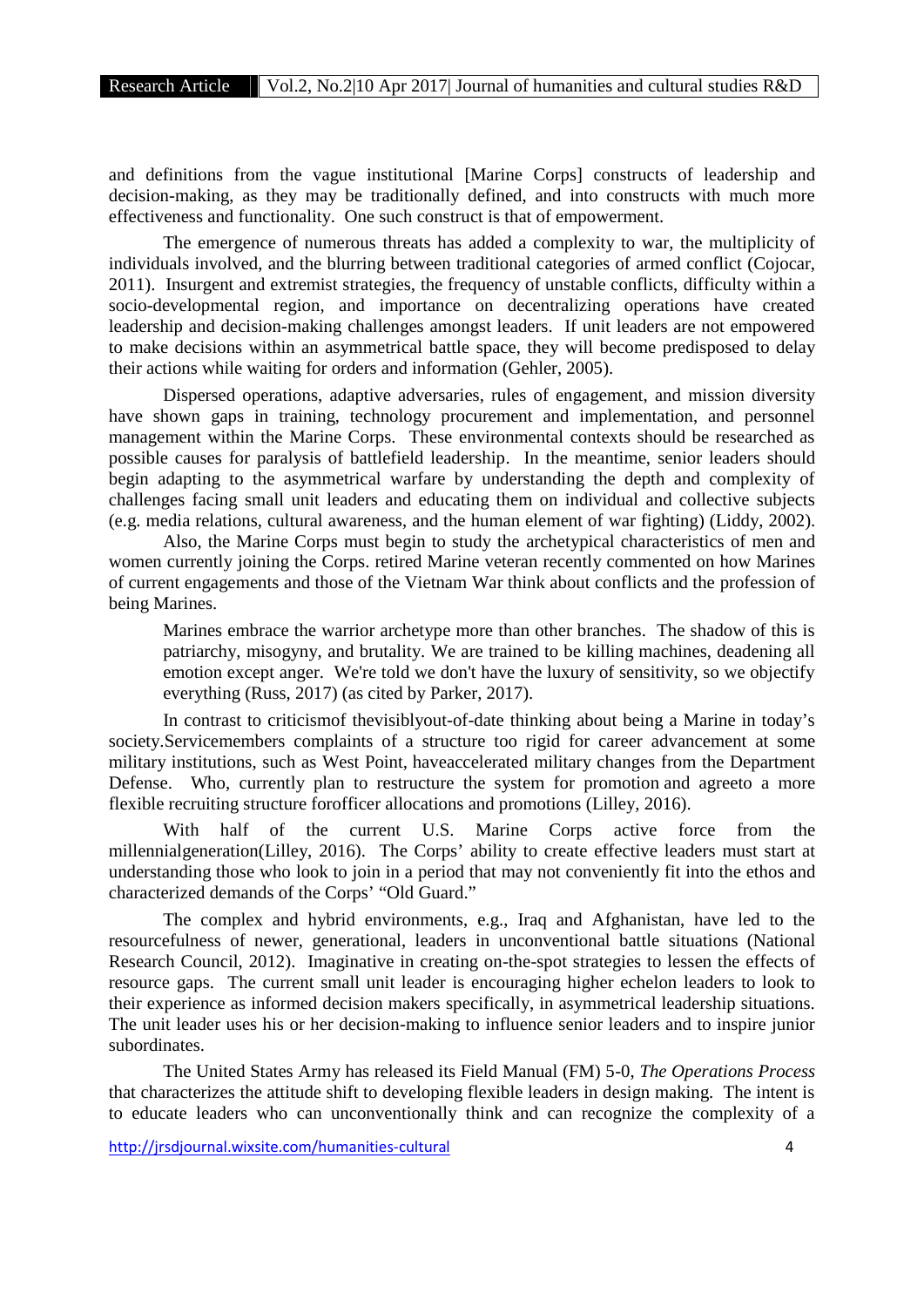problem before seeking its solution (Cojocar, 2011). Understanding complex problems within an assumed context will allow leaders to cognitively take part in the visualization, understanding, decision, and direction phases of the unit leader responsibilities.

To this end, Roth well (2010) investigated leadership readiness versus the potential for leadership to differentiate between individuals with future leadership potential and those ready to lead. This interpretation of the formulation of one's ability or potential to lead is also dependent on supporting dynamics, such as the genetics of nature in preparing a leader for the refinement of the nurturing process. To capitalize on the leadership readiness, the Marine Corps' Training and Education Command (TECOM) has established the Small Unit Decision Making (SUDM)(Brown, et al., 2012)program that focuses on the leader's cognitive capacity for sense making, adaptability, problem-solving, metacognition, and attention control. The initiative will improve the skill level of small unit leaders across the Marine Air Ground Task Force MAGTF and prepare leaders with the abilities to evaluate, determine, and perform while deployed in a dispersed environment (Brown, et al., 2012). Training and Education Command administrators are converting instructional procedures into tangible forms (e.g., prepared handbooks and instructor development discussions).

Collins (2001), famously stated, "Leaders of companies that go from good to great start not with 'where' but with 'who.' They start by getting the right people on the bus, the wrong people off the bus, and the right people in the right seats. They stick with that discipline—first the people, then the direction—no matter how dire the circumstances." The SUDM initiative is, superficially, the Marine Corps' "bus" of creating and keeping great leaders.

# **IV Characteristics of Leadership**

Michael Maccoby (1981) (as cited in Clawson, 2006) approached leadership with what he saw was the four character traits of leadership: *craft, enterprise, career,* and *self*. Within each trait, Maccoby found that a leader's role orientation carried positive and negative effects. First, a leader's craft positively reflects his or her as traditionally oriented to independent thinking, hardworking, and skilled. Alternatively, the negative display of the craft trait shows his or her propensity to become inflexible and suspicious. This suspicion has become expectedly pervasive throughout the military between lower Marines and senior leaders.

A survey conducted by the U.S. Army found that participants believed destructive leaders are focused on visible short-term mission objectives and are indifferent about, or ignorant to, troop morale. The majority of subordinates see this current craft style of leadership as arrogant, self-serving, and inflexible. Military leaders are in a unique position to be close to their subordinates, and yet they may be the last to detect their flawed crafted behavior (Reed, 2004).

Second, the enterprising leader displays positive characteristics of daring and entrepreneurial prowess toward their work and organization, whereas negatively he or she can be instrumental, calculating, and uncaring. The Marine Corps holds Marines to a high standard of professional and personal conduct. However, because of previous combat incidents involving Marines, this conduct has become the target of criticism by Marine insiders and detractors alike.

Third, Maccoby discusses how positively the career trait of a leader can reflect the professional and meritocratic life of a person. On the other hand, it can negatively subjugate a leader to bureaucracy and fearfulness. Whether it is faithfulness to the organization or fear of retaliation from senior leaders, most of what happens within an organizational [leadership] career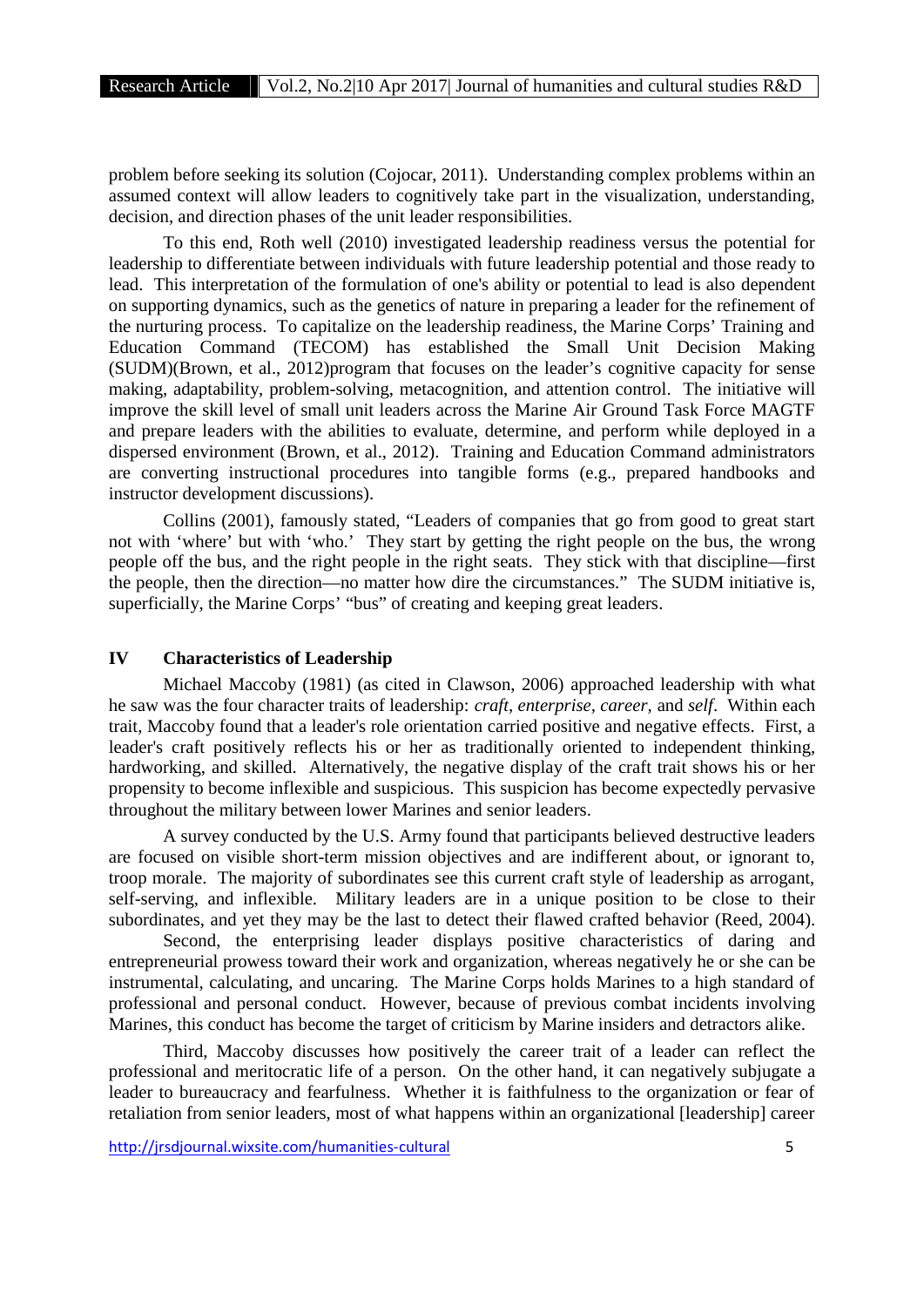are unknown to the public (Sun, 2009). It has not been lost in writing this paper how many reports of toxic leadership have come from the U.S. Army and not the Marine Corps; therefore, casting doubt if the Corps, is in fact, having a leadership crisis. However, this very veil of secret internal discrimination and intimidation lends to Maccoby'sjustificationof why the career trait is important.

Finally, self is a leadership characteristic that when positively identified with can propel a leader to become experimental and self-developing. However, when negatively associated with it can impede a leader into escapist roles and rebellious behaviors. Most recently, the Corps has navigated through accusations of senior leaders scape goating juniors for monumental issues that they too were a part of in their lack of understanding leadership control within the Marines. A notable case, a former senior commander of the Corps stating his office would, "crush…the Marines responsible" (deGrandpre, 2015).

#### **V Leadership Realignment**

Leadership is about coping with change that begins with establishing a direction and aligning individuals to a successful outcome. The successful development of an organization's strategy depends on the growth and maturity of its leaders at all levels. Leaders must be able to balance the demanding requirements of the organization while providing for subordinates (McCausland, 2008).

Although there are numerous civilian and military articles, publications, and books on leadership. The United States Marine Corps continues to develop modern leadership theories and practices. Leadership and individual actions are what separate leaders and followers in the Marine Corps from counterparts in other organizations. The military develops and implements continuous professional military education (PME) courses and schools that instruct Marines from the lowest level to the highest rank of leadership. All Marines at some point in their career will assume the role as leader. Therefore, from commissioned officer to junior enlisted, every rank from Private to General is educated in various forms of military accepted leadership.

Given the growth of the United States' defense budget since 9/11 (McCausland, 2008). Leaders have begun to stretch thin their knowledge and interpretation of what has become acceptable leadership versus what was once the only form of leadership. Current global and sociopolitical situations have shaped military leaders to become experts in national influence, planning, coordination, guidance, and decision-making (Liddy, 2002). Even as leadership is a core competency of every Marine, contemporary challenges in conflicts such as Iraq and Afghanistan have highlighted critical sociocultural knowledge gaps in leader development (Laurence, 2011). The ensuing discussion highlights key leadership considerations for Marines, as they are required to make decisions in the face of irregular, asymmetric, and counterinsurgency (COIN) operations.

Today, Marine leaders face overwhelming instability, doubt, complexity, and ambiguity, more so than his or hers civilian counterparts. The complex characterization of a Marine leader's ability to lead and make decisions demands an understanding of his or her ability to lead, follow, and critically think and execute. Circumstances facing small unit leaders in current conflicts require that leaders are given the flexibility in his or hers assigned area while synchronizing their actions with strategic objectives (Szepesy, 2005).

Goleman (2004) discovered that although the traditionally associated qualities of leadership, e.g., resolve, strength, intelligence, and imagination, are necessary for success; they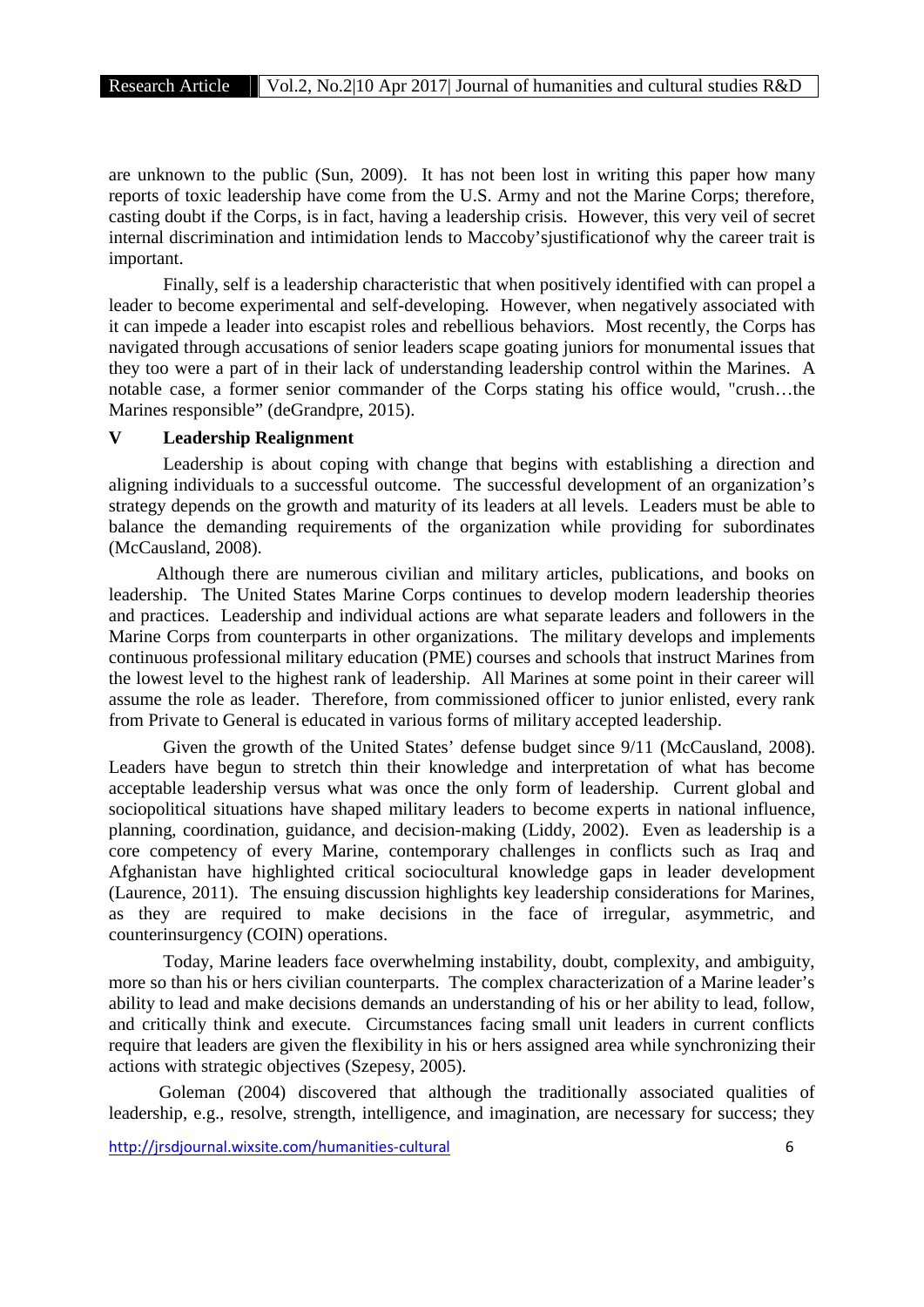are not enough to create a holistic leader. Ultimately, effective leaders distinguish themselves with a high level of emotional intelligence that includes self-awareness, motivation, empathy, self-control, and a greater use of social skills. Furthermore, Goleman established that leaders with high emotional intelligence scores may positively influence his or hers organizations performance and that emotional intelligence is twice as important as technical and IQ abilities.

Although overall intelligence among commanders is necessary, they must communicate clearly their commanders-intent to subordinates. Retired Lieutenant General Holder argued, "That an over-reliance on a rigid, methodical planning process and the relatively new doctrinal addition of commander's intent had left…some subordinates without a clear understanding of the operation" (Chavous & Dempsey, 2013). Regardless of the intelligence model used, leaders must earn the trust and confidence of their subordinates to accomplish any mission within the parameters of not only the organization's principles and traits of leadership but their clearly defined intent.

Over the past decade of war, an internal struggle between what the definition of a leader and the understanding of a manager has risen amongst the ranks. According to a U.S. Army informal poll that asked, "Leader or Manager." Many of the respondents explained that the military leads troops and manages things (U.S. Army Company Commanders, 2011).

With a necessary break from the traditional military explanation of leadership and with Marine leaders considering a re-direction in leadership training and implementation; there must be a redefining of Marine Corps leadership that addresses the individual perceptions of what it means to lead. Leadership is how the Corps exercises its full range of international power and it should keep pace with not only the changing socio, political, and economic climate, but with more subtleties of militarism, such as emotional intelligence.

# **VI Dimensional Threats Facing U.S. Marines**

**a. Definition.** Currently, conflicts around the globe have become politically, socially, and physically complicated. Conflicts over land – as observed between Span and the United Kingdom with Gibraltar, governmental destabilization in Yemen and Venezuela, human atrocities in Syria and Africa, and impoverished states in India and Burma have blurred the lines of conflict containment.

Conflicts are no longer restricted to a region, religion, or state. Cross-border conflicts are happening more frequently and are leading to threats that are more unstable. The United States, in particular, can no longer depend on the security of distance between major warring states and its home shores. Through the advent of technology and an increase in the radicalization of ideologies, there is a clear and present threat to the United States, and her allies, from enemies near and far.

**b. Structures and Similarities.** The challenges faced by U.S. Marines today are unprecedented. Marines have to face threats in the conventional environments of war (land, sea, and air, aerospace) while, more recently, engaging in cyberspace and mind manipulation clashes. These threats are similar in that the enemy commits forces with the intent of dislodging their adversary either physically or through what has become recently popular, through the court of social media opinion. The military has termed this current type of unconventional warfare as asymmetrical. In understanding the structures of current threat dimensions challenging U.S. Marines, asymmetrical warfare must become implicit to all Marine leaders.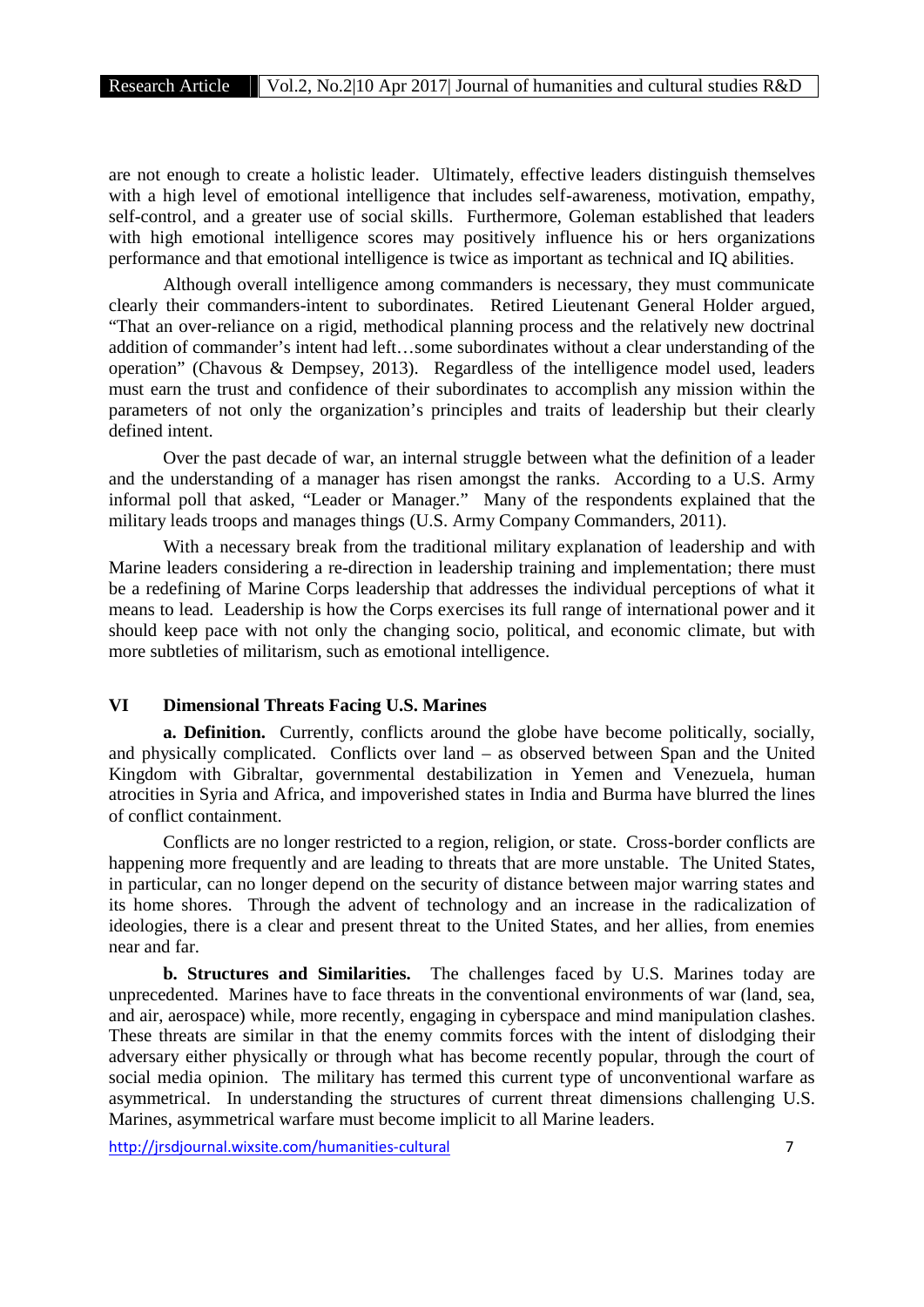Asymmetrical warfare originally suggests a conflict between adversaries where military might and significance differ. However, contemporary military academics have broadened this definition to include dissimilar battlefield tactics and strategies between opposing forces. The recent hit-and-run tactics of insurgents in Iraq and Afghanistan have demonstrated an opponent's ability to think unconventionally from their adversary. Familiarity with their enemy's conventional tactics, their ability to disguise themselves amongst the civilian population, and being able to pick and choose the time and place of a battle are tactics and strategies used to offset the balance of the opposing force.

The four-dimensional threats facing Marines today are almost predictable. The Marine Corps has been engaged in land conflicts in Iraq and Afghanistan since 2002 and have dominated the traditional battlefield with superior personnel (1,400,000), artillery pieces (1,299), tanks (8,848), aircraft (13,444), and ships (415).Even though, currently, the United States is ranked first among 126 other nations in current military capabilities (GFP, 2016). The early stage of the Iraq war, 2003, was the only time when this conventionality of warfare was effective; thus, giving way to increasing unconventional threats of cyber warfare and mind manipulation.

As early as 2009, it was assumed that only criminals used cyber-hacking (warfare) for nefarious purposes. Unlike conventional warfare where the U.S. fielded over 8,000 tanks against Iraq's 297during the second Gulf War. Current battles are fought from the homes and desktops of new age "cyber warriors." Most famous of attacks against a conventional superpower, the United States, was from a single individual, Edward Snowden. Arguably, Edward Snowden hastened in an era where warfare went digital and where warriors needed to be less hardware and more software.

The final dimension of the conflict is mind manipulation. Today the news outlets, online sites, and social media are manipulating mass hysteria in an unprecedented way. Race-phobias, sexual-phobias, religious-phobias, and cultural phobias are all products of what the public sees and are manipulated by. News can no long be trusted, for it is now looked at as 'fake news' and social media sites are being accused of fixing the subconscious of their users by implementing subtle propaganda on their websites in order to gain a particular outcome.

The dimensions of warfare are continually fluctuating, and as such, military thinkers and planners must adapt. The ideology that two mutually accepting forces will conduct a war on an even battlefield is naïve. U.S. Marines are no longer fighting uniformed soldiers allied to a country, but to uninformed individuals allied it an idea.

# **VII Toxic Leadership**

**a. Definition.** As defined by Reed (2012), along with other scholars, a 'toxic leader' is a leader one who exhibits two distinct personality characteristics: (1) an outward lack of sympathy or empathy for the welfare of others, as observed by subordinates; and, (2) an interactive approach that creates a culture of mistrust and hostility (Reed, 2004).

The toxic military leader uses his commitment in accomplishing mission requirements by functioning at the low estrange of obligation to his or her troops. Although this may result in an effective mission, it ignores the continuum model of leadership. It is this current toxicity of negative leaders that undermine the structure of the leadership connection between themselves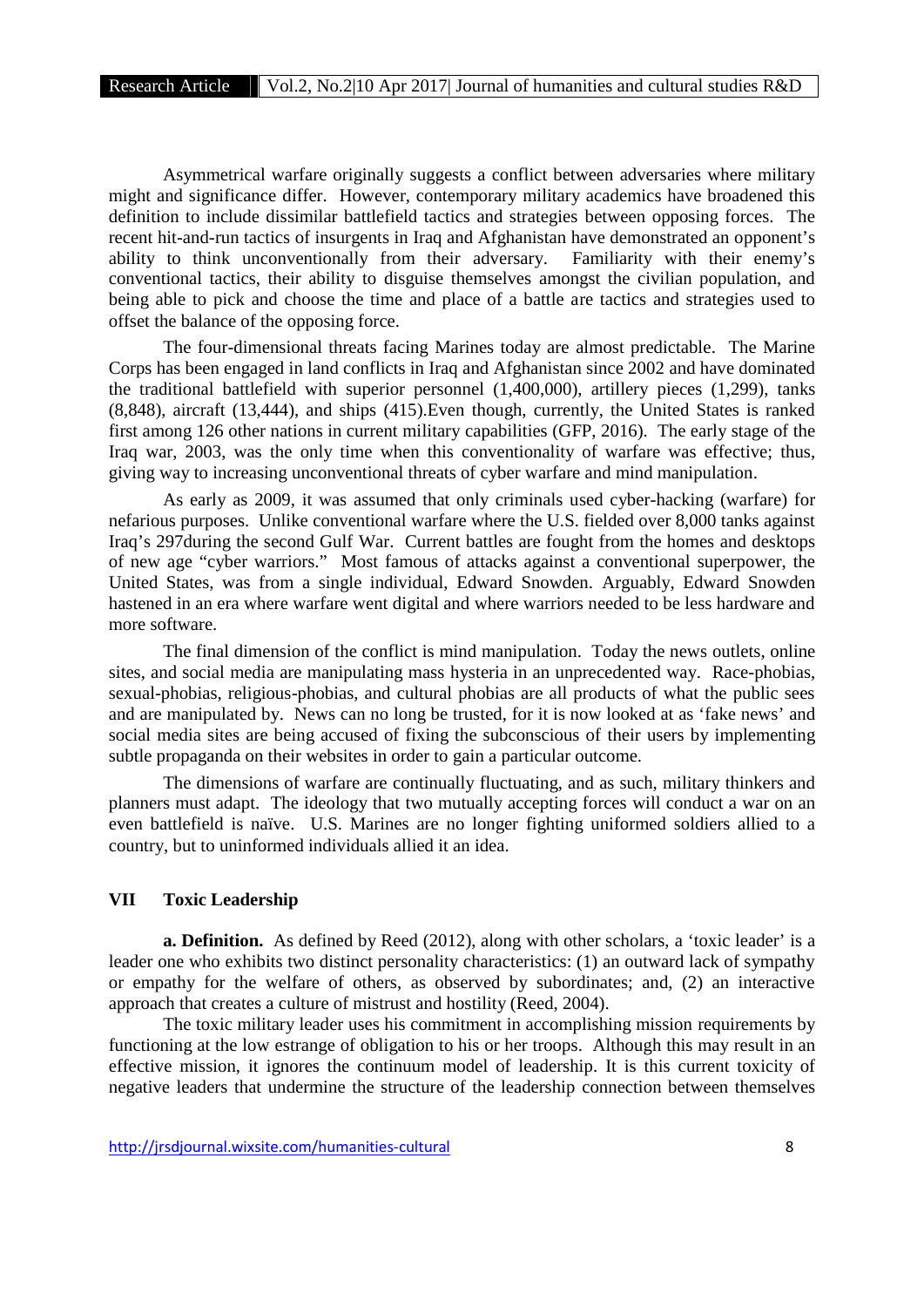and their subordinates; thus, destabilization unit morale, degrading subordinate motivation, creativity, and individual initiative.

**b. Consequences.** In an article entitled "How the U.S. Marines Encourage Service-Based Leadership" Lynch and Morgan (2017) cite a Gallup poll of 70% of workforce respondents who feel either "actively disengaged" or "not engaged." Contrary to this, it is reported that the U.S. Marine Corps uses a *service-based leadership* approach that prioritizes the organization's needs before that of the individual. Although there is some truth to Marine leaders eating last amongst their troops and never going to sleep before their men. The idea that action-based leadership is ubiquitous within Marine leaders is false.

Such dissent between Marine leaders and their subordinates can be witnessed by a large number of followers on social media pages such as *terminal lance, dysfunctional veterans, veterans brotherhood, Pg 11,* and the more recently controversial *Marines United.* These websites bring to light the arrogant way in which Marine leaders assume they have credulous obedience, authority, and leadership over their subordinates.

To very few junior Marines, the problem of toxic leadership is not surprising. It is estimated that for every ten soldiers, two are suffering from toxic leadership. What is surprising is how the U.S. military has been unaware of the degenerative effects toxic leadership has had on troop morale and good order and discipline. The consequences of mismanaged leadership remained unnoticed until an investigation of unusually high suicide rates exposed toxic leadership as a contributing factor. Although suicide is a personal act at which the military cannot take full responsibility. The choice to end one's life has been exacerbated by the lack of empathic leadership shown to subordinates from military leaders. It can now be argued that U.S. casualties from toxic leadership rival casualties incurred in combat.

According to George Reed (2004) (as cited by Vergun, 2015), the consequence of toxic leadership is a 48% decrease in work effort followed by a 38% decrease in work quality. Early in the war on terrorism, no one in the military was talking about toxic leadership or how its effects would be felt a Marine generation later. Incidents such as a 2012 video showing U.S. Marine infantry urinating on dead Taliban fighters or the current social media scandal involving active and former Marines have led military insiders to question how they missed the current leadership conundrum.

Do these actions by subordinates indicate a loss of control by senior leaders, the lack of emotional intelligence, or the objective convictions needed to exercise good leadership? Assuming that perception is the reality, a synopsis of the current disenchantment by junior Marines would be telling on the real-time health of Marine Corps leadership.

In spite of this evidence, the U.S. Marine Corps will not openly substantiate the existence of a leadership problem and continues to maintain an appearance that there are no significant improprieties within its leadership. As an alternative, the Marines maintain that good leadership can be weighed by how many professional military courses a Marine leader has attended, how fast he or she can run 3-miles, how many tattoos he or she has, or how much he or she weighs. Such hubristic actions in failing to comprehensively evaluate the worth of leadership growth amongst its leaders and their effectiveness in leading are perpetual to toxic leadership.

Within the U.S. Marine Corps, leadership is communicated by mission accomplishment first and troop welfare second. Leadership in the mission is to train Marines to the standard of the military. However, what is omitted is any understanding of empathy toward the individual Marine. Troop welfare becomes a secondary footnote in the repertoire of many leaders.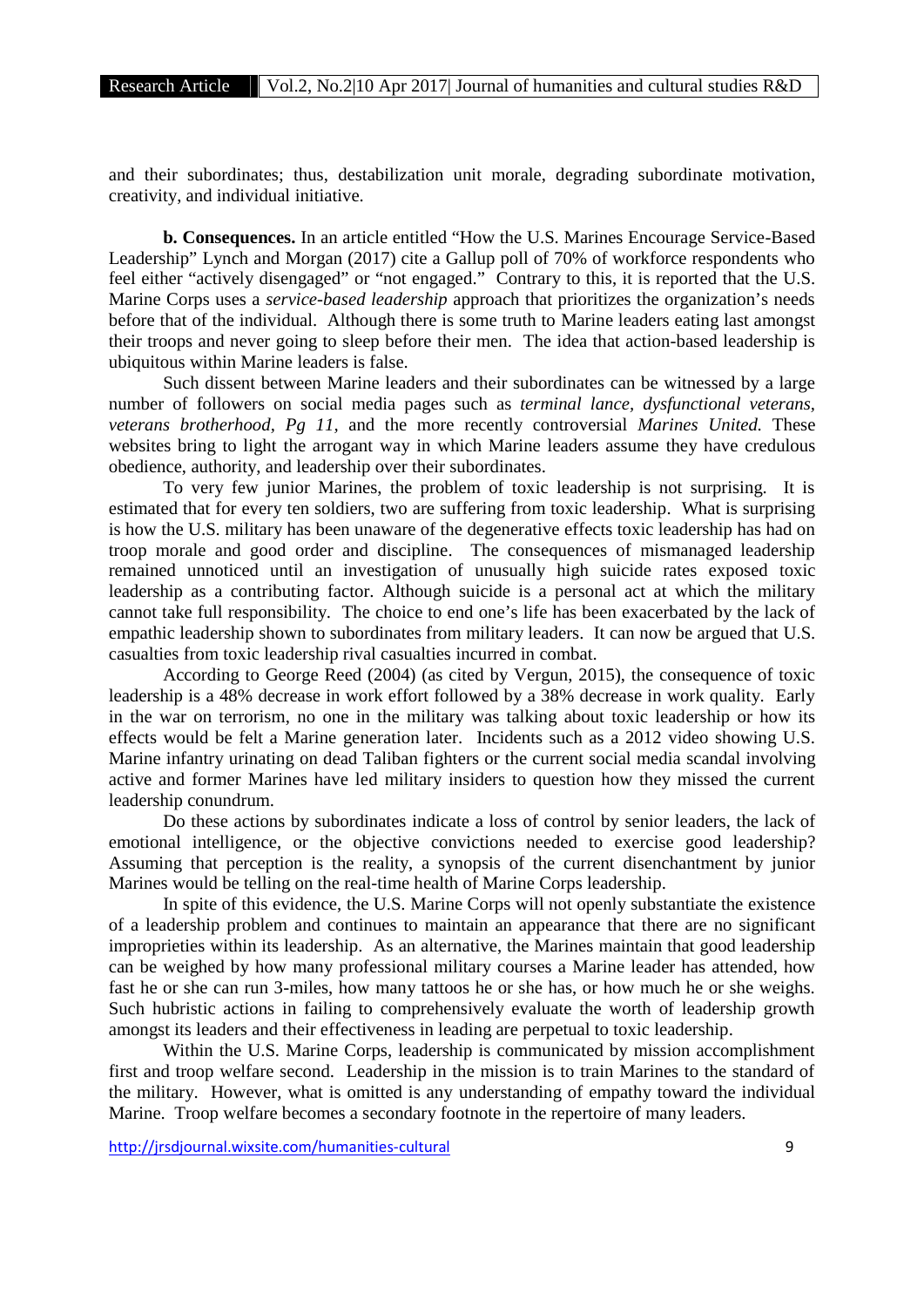Imposed Marine Corps linear priorities highlight mission accomplishment over other leadership capabilities and experiences, such as morale. Although there are no shortages of military leadership publications, journals, and courses on military leadership, mission accomplishment is still the apex of what makes a good Marine Corps leader.

Leaders are still leading troops underdeveloped, and ill prepared to balance leadership and the welfare of their troops simultaneously. The apparent practice of comprehensive leadership is absent from even the basic of Marine leaders. In its place is a determined focus on accomplishing the mission, often at the expense of the Marines and the overall morale health of the organization. Consequently, juniors become cynical of all Marine leaders, which trigger a leadership crisis. Additional research is needed to reinforce this paper as well as to answer the question "What can be done to prevent this cycle from continuing?"

The circumstances that have led to the U.S. Marine Corps being ambushed by the challenges of toxic leadership are difficult to explain, especially when it is inescapable to everyone but the leaders themselves. Nevertheless, whatever assumptions the Marines use to explain their leadership ethos to subordinates. They are regarded as lip service and are rendered invisible beyond mission accomplishment over troop welfare. In context to this review, Einstein theorized that simultaneous events between two observers might be viewed differently. Thus, peering through the pragmatic approaches to Marine Corps leadership from the viewpoints of Marines suffering under toxic leadership, that which is invisible to one observer [leaders] comes into focus to the rest [led].

#### **VII Conclusion**

Although attempting to formulate or conceptualize the idiosyncrasies of good leadership in a dozen pages is not practical. The fact of the matter is the quiet truths about Marine Corps leadership are the ones that allow us to rest easy at night. However, if the Marine Corps is genuinely an institution that America does not necessarily need, but one that it wants, then all Marines must become conscious that the internal leadership gaps troubling the Corps have second and third order effects of weakening the trust and confidence placed in them [the Marines].

Classifying societal problems as limited impacts to what many leaders may see as core values that are impervious to outside influences is arrogant. Current leadership trends have become an organizational failure that demands decisive solutions from all grades (McKenna, 2014). Therefore, current leaders must take up the responsibility of rebuilding the standards of leadership that the American public expects of their Marine Corps. A genuine answer to Marine leadership is not necessarily the ability to influence others or through a popular culture catch phrase. If we must make the impression of leadership easy for newer Marines to understand, there can be no better expression than "adaptable."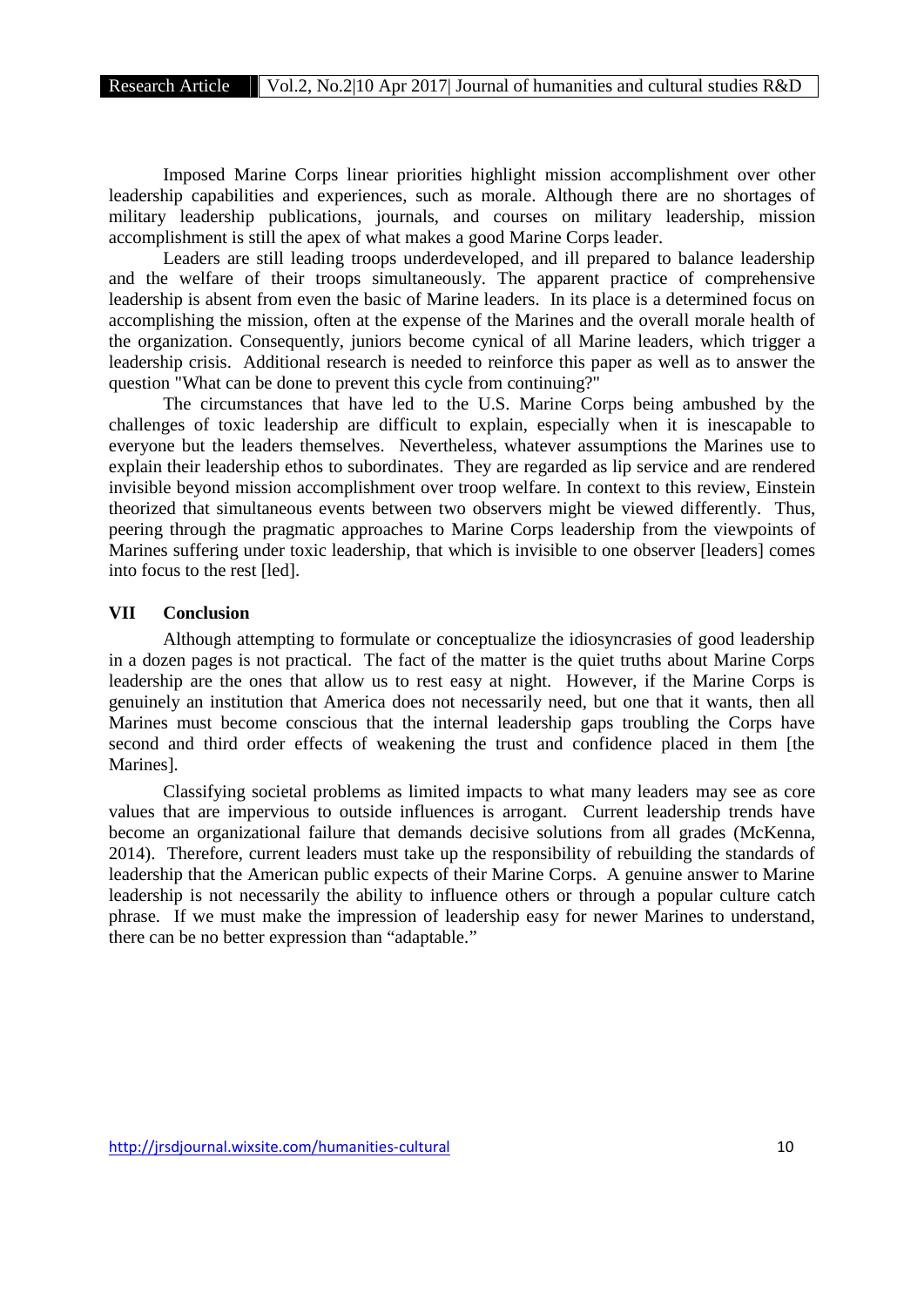# **Bibliography**

- 1. Bartlett, K., Burley, N., Dixon, D., Gannon, K., Knarr, K., & Schatz, S. (2012). Making Good Instructors Great: USMC Cognitive Readiness and Instructor Professionalization Initiatives. *Interservice/Industry Training, Simulation, and Education Conference I/ITSEC)* (pp. 1-13). Quantico, VA: Training and Education Command, United States Marine Corps.
- 2. Behling, O., & Roach, C. (1984). Functionalism: Basis for an alternate approach to the study of leadership. In D. Hosking, J. Hunt, C. Schriesheim, & E. Stewart, *In Leaders and Managers: International Perspectives on Managerial Behavior and Leadership.* Elmsford, NY: Pergamon.
- 3. Bennis, W. (1959). Leadership theory and administrative behavior: The problem of authority. *Administrative Science Quarterly, 4*, 259-260.
- 4. Brown, T., Phillips, J., Rivera, I., Ross, K., Smith, K., Tegan, F., et al. (2012). *Development for the Initial Small Unit Decision Making (SUDM) Assessment Battery.* Arlington, VA: Marine Corps Training and Education Command.
- 5. Carson, C., & King, J. (2005). Leaving leadership: Solving leadership problems through empowerment. *Management Decision, 43*(7/8), 1049-1053.
- 6. Chavous, J., & Dempsey, R. (2013). Commander's Intent and Concept of Operations. *Military Review, 93*(6), 58-66.
- 7. Clawson, J. (2006). *Level Three Leadership: Getting below the surface.* New York: Pearson.
- 8. Cojocar, W. (2011). Adaptive Leadership in the Military Decision-Making Process. *Military Review, 91*(6), 29.
- 9. Collins, J. (2001). *Good To Great.* New York, NY: Harper Collins.
- 10. deGrandpre, A. (2015, December 20). Amos investigation unsealed: Anger, confusion, controversy. *Military Times*.
- 11. Dye, J. (2011). *Backbone: History, Traditions, and Leadership Lessons of Marine Corps NCO.* Bloomsbury Publishing.
- 12. Flavel, J. (1999). Cognitive Development: Children's Knowledge About the Mind. *Children's Knowledge About the Mind, 50*, 21-45.
- 13. Friedman, S. (2009). Behavior fundamentals: Filling the behavior-change toolbox. *Journal of Applied Companion Animal Behavior, 3*(1), 36-40.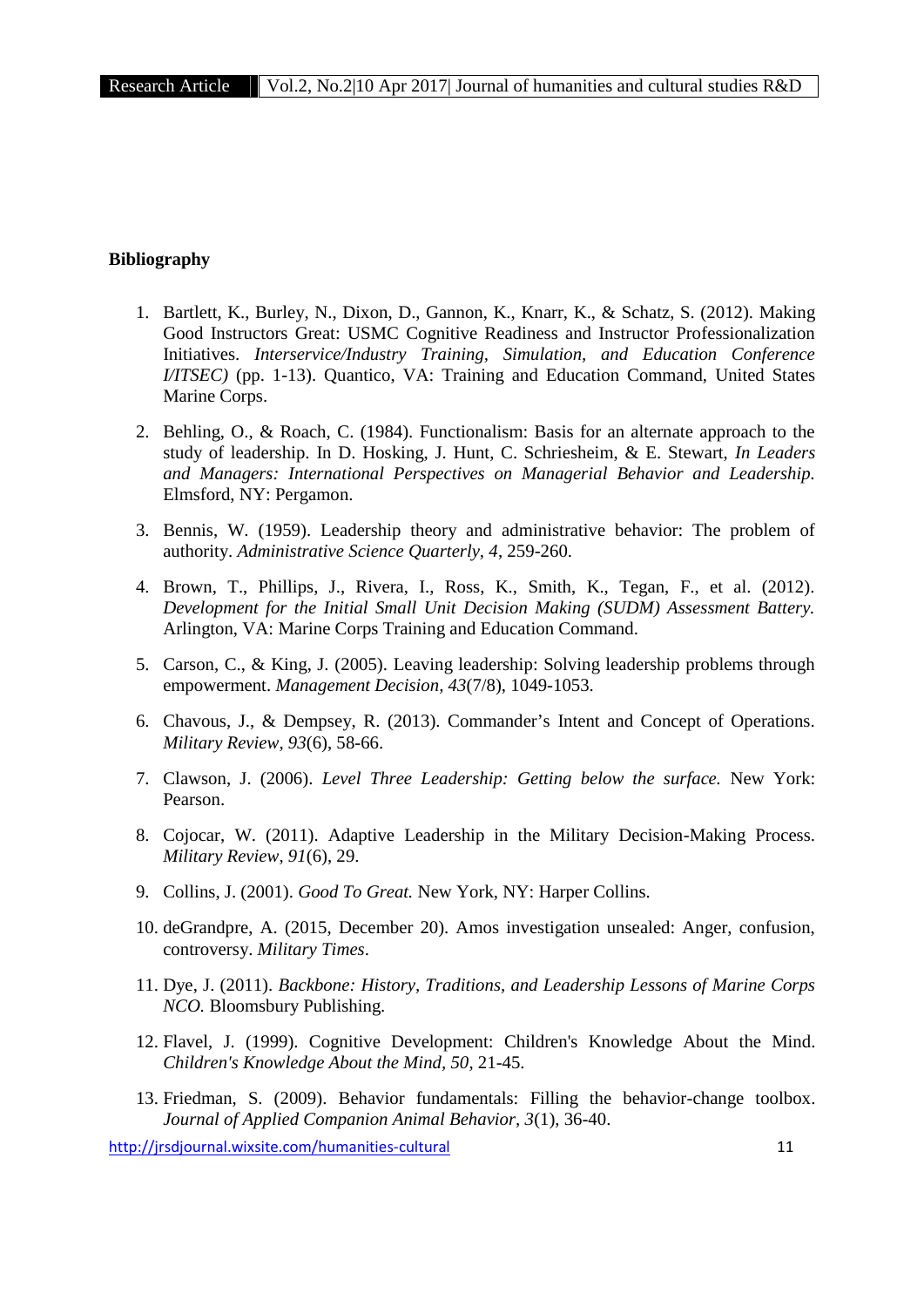- 14. Gehler, C. (2005). *Agile Leaders, Agile Institutions: Educating Adaptive and Innovative Leaders for Today and Tomorrow.* Carlisle, PA: Strategic Studies Institute.
- 15. GFP. (2016, January 16). *Current Military Capabilities and Available Firepower for 2016*. Retrieved April 9, 2017, from United States of America Military Strength: http://www.globalfirepower.com/country-military-strength-detail.asp?country\_id=united states-of-america
- 16. Goleman, D. (2004, January). What Makes a Leader. *Harvard Business Review*, pp. 1-2.
- 17. Krulak, C. (1999). *The Strategic Corporal: Leadership in the three block war.* Fort Leavenworth, KS: Center for Army Lessons Learned.
- 18. Laurence, J. (2011). Military Leadership and The Complexity of Combat and Culture. *Military Psychology, 23*(5), 489-501.
- 19. Liddy, L. (2002). The Strategic Corporal. *Australian Army Journal, 2*(3), 139-148.
- 20. Lilley, K. (2016, July 31). The millennials have taken over: A primer for the military's generational shift. *Military Times*.
- 21. Lynch, C., & Morgan, A. (2017, February 2). How the U.S. Marines Encourage Service- Based Leadership. *Harvard Business Review*.
- 22. McCausland, J. (2008). *Developing strategic leaders for the 21st century.* Carlisle: U.S. Army Strategic Studies Institute.
- 23. McKenna, B. (2014). A Quiet Truth: A case for a leadership reckoning. *Marine Corps Gazette, 98*(9).
- 24. McLeod, S. (2009). *BF Skinner: Operant conditioning*. Retrieved February 13, 2017
- 25. National Research Council. (2012). *Improving the Decision Making Abilities of Small Unit Leaders.* Washington, DC: The National Academies Press.
- 26. Parker, K. (2017, March 10). Not your daddy's marines. *The Oregonian*.
- 27. Pripoae-Serbanescu, C. (2012). PSYCHOLOGICAL ASPECTS OF MILITARY LEADER'S DECISION. *Strategic Impact, 42*, 141-147.
- 28. Reed, G. (2004). Toxic Leadership. *Military Review*, 67-71.
- 29. Rothwell, W. (2010). *Effective Succession Planning: Ensuring Leadership Continuity and Building Talent from Within* (4th ed.). Washington, D.C.: American Management Association.
- 30. Sun, T. (2009). From Change Management to Change Leadership. *International Academy of Management and Business*, (pp. 1-12).
- 31. Swain, R. (1973). *Selected Papers of General William E. Depuy.* Fort Leavenworth, KS: U.S. Army Command and General Staff College.